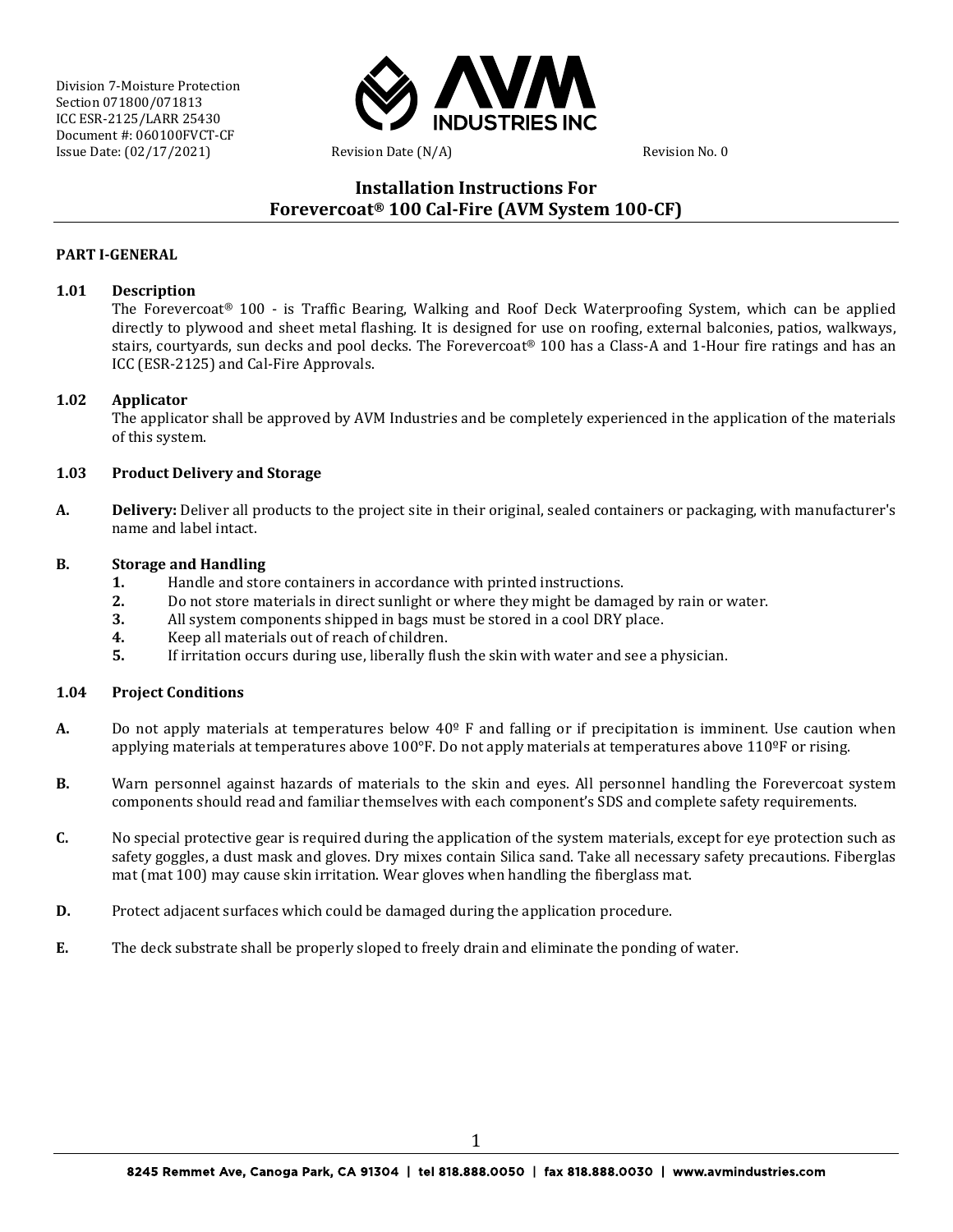

# **Installation Instructions For Forevercoat® 100 Cal-Fire (AVM System 100-CF)**

#### **PART II - PRODUCTS**

### **2.01 FOREVERCOAT® 100 System Materials**

| AVM Crete 6400<br>AVM Metal Lath 2.5#:<br>Staples:                           | A proprietary concrete mix made of a single component blend for sloping and leveling.<br>AVM Aggregate 400-SC: 50-pound bag of AVM Aggregate 400-SC, a single component of AVM's proprietary concrete mix.<br>Electro Galvanized metal lath 2.5LBS per sq/yard (28"x96" each, in bundles of 10). (Sold by others)<br>16-gauge non-rusting staples with 1-inch crown and 5/8" inch long legs. (Sold by others) |
|------------------------------------------------------------------------------|---------------------------------------------------------------------------------------------------------------------------------------------------------------------------------------------------------------------------------------------------------------------------------------------------------------------------------------------------------------------------------------------------------------|
| Primer:                                                                      | AVM Primer 100 (Acrylic), suitable for wood and sheet metal substrates.                                                                                                                                                                                                                                                                                                                                       |
| <b>Membrane:</b>                                                             | AVM Membrane 100 consists of:<br><b>1.</b> AVM Mat 100, a fiberglass mat with a minimum weight of 3/4 ounce per square foot.<br>2. AVM Base Resin 100, acrylic base coat resin. (Laminating resin)                                                                                                                                                                                                            |
| <b>Texture Coat:</b><br>(Crete 6200)<br>AVM Aggregate 200:<br>Additive 7400: | A proprietary concrete made of mixing AVM's Aggregate 200 with AVM's Additive 7400.<br>50-pound bag of AVM Aggregate 200, an AVM proprietary concrete mix.<br>A Proprietary Concrete Additive to be mixed with the Aggregate 200 concrete mix.                                                                                                                                                                |
| <b>Top Coat:</b>                                                             | AVM Top Coat Sealer 4150, pigmented or clear.                                                                                                                                                                                                                                                                                                                                                                 |
| Sealant:                                                                     | AVM Aussie Seal M for sealing of perimeter joints and other waterproofing system discontinuities.                                                                                                                                                                                                                                                                                                             |
| <b>Patching Compound:</b>                                                    | AVM Acripatch 5020, for filling in joints, voids, cracks, not exceeding 1/4" maximum thickness.                                                                                                                                                                                                                                                                                                               |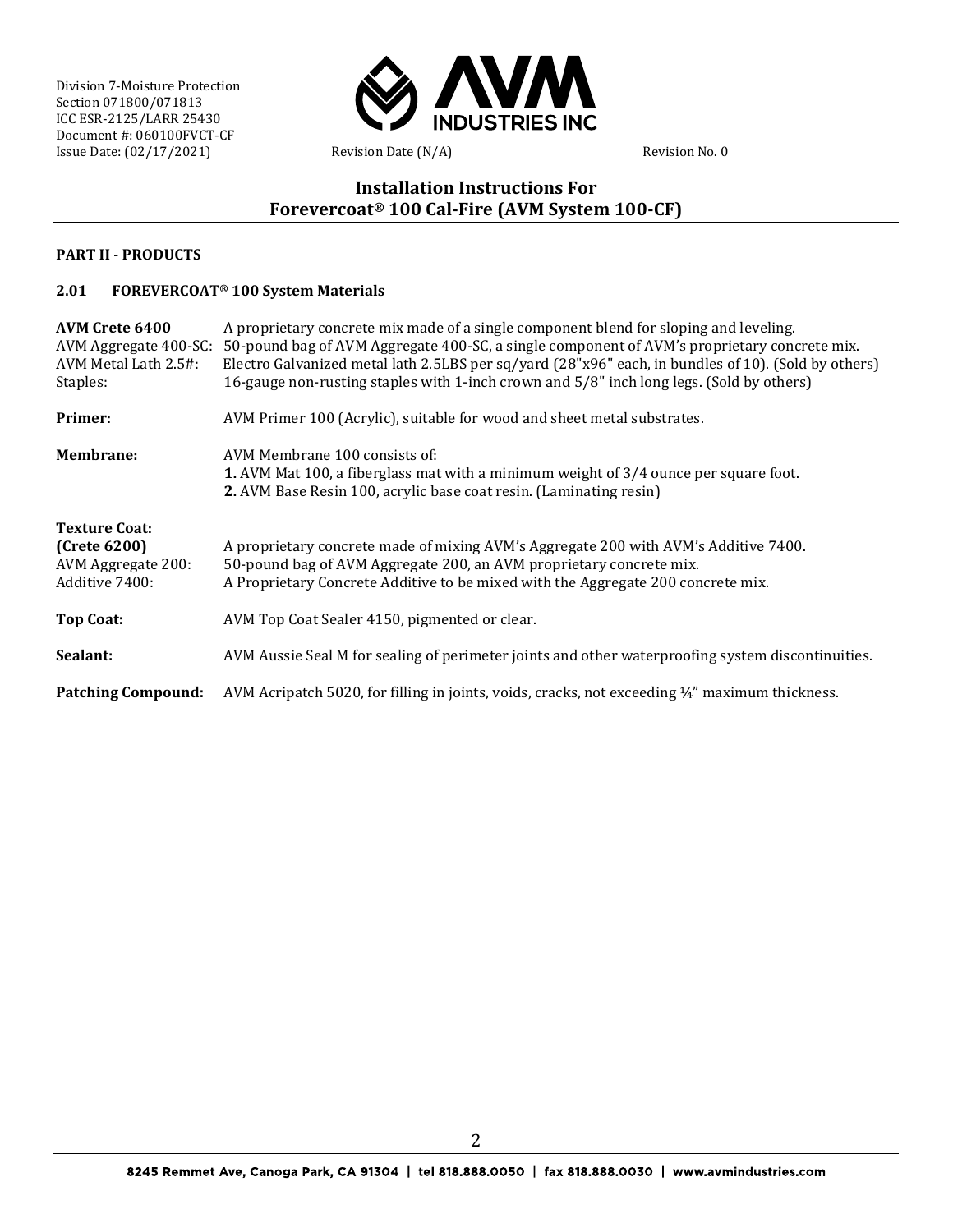

## **Installation Instructions For Forevercoat® 100 Cal-Fire (AVM System 100-CF)**

#### **PART III – EXECUTION**

### **3.01 Inspection of Plywood Substrates**

- **A.** Plywood must be at least 5/8" inch thick, Exterior Grade, Structural plywood (no OSB) with maximum span of 16" between supports. All plywood edges must be properly supported and fastened to the support structure below. Joints must be properly blocked. All nails or screws shall be flush to the plywood surface or slightly sunk in. Plywood must have 1/8" inch spacing between sheets, installed perpendicular to the supports below and installed per code.
- **B.** Plywood substrate shall be clean, free of dirt, dust, oil, grease and other materials that can prevent or reduce the bonding of the system to the plywood.
- **C.** Plywood shall be securely attached with glue to wood beams and joists. In lieu of glued connections, screw or nail plywood with non-rising, ring shank nails spaced at 6 inches on centers maximum. If other, contact AVM.

#### **3.01 Inspection of Plywood Substrates (Cont.)**

- **D.** Damaged plywood substrate areas with noted defects or deflections shall be repaired or replaced prior to commencement of deck system application.
- **E.** Verify that substrate provides adequate slope for proper drainage. (Minimum slope required is ¼" per foot)
- **F.** Verify that all sheet metal flashing and related accessories are properly secured and joints solidly imbedded in sealant. Install Galvanized or preferably Bonderized edging metal where shown or required for a complete installation.
- **G.** It is recommended to install the Wall-To-Deck sheet metals (L-Metals, Zee Bars, etc.) over the AVM Crete, if possible. However, If the metals are already in place, this is acceptable as well. Simply install the AVM Crete over them.

#### **3.02 Preparation of Plywood Substrates**

- A. Clean (scrape if necessary) all sheet metal areas to receive the deck coating. Sheet metals need to be wiped clean using a rag and water mixed with a strong detergent. (Make sure all oil residues are removed) Stainless Steel and Copper flashings should also be lightly sanded to improve adhesion!
- **B.** Apply sealant to all exposed sheet metal joints, and other hard to reach areas, especially areas prone to leaking. Special attention should be given to the following areas: Corners, around drains and scuppers, voids, holes, and around posts.
- **C.** Optional: Seal plywood joints and cracks flush with the AVM Acripatch 5020 patching compound.
- **D.** Thoroughly clean the areas to receive the Forevercoat<sup>®</sup> 100 system with a blower to remove all dust and debris.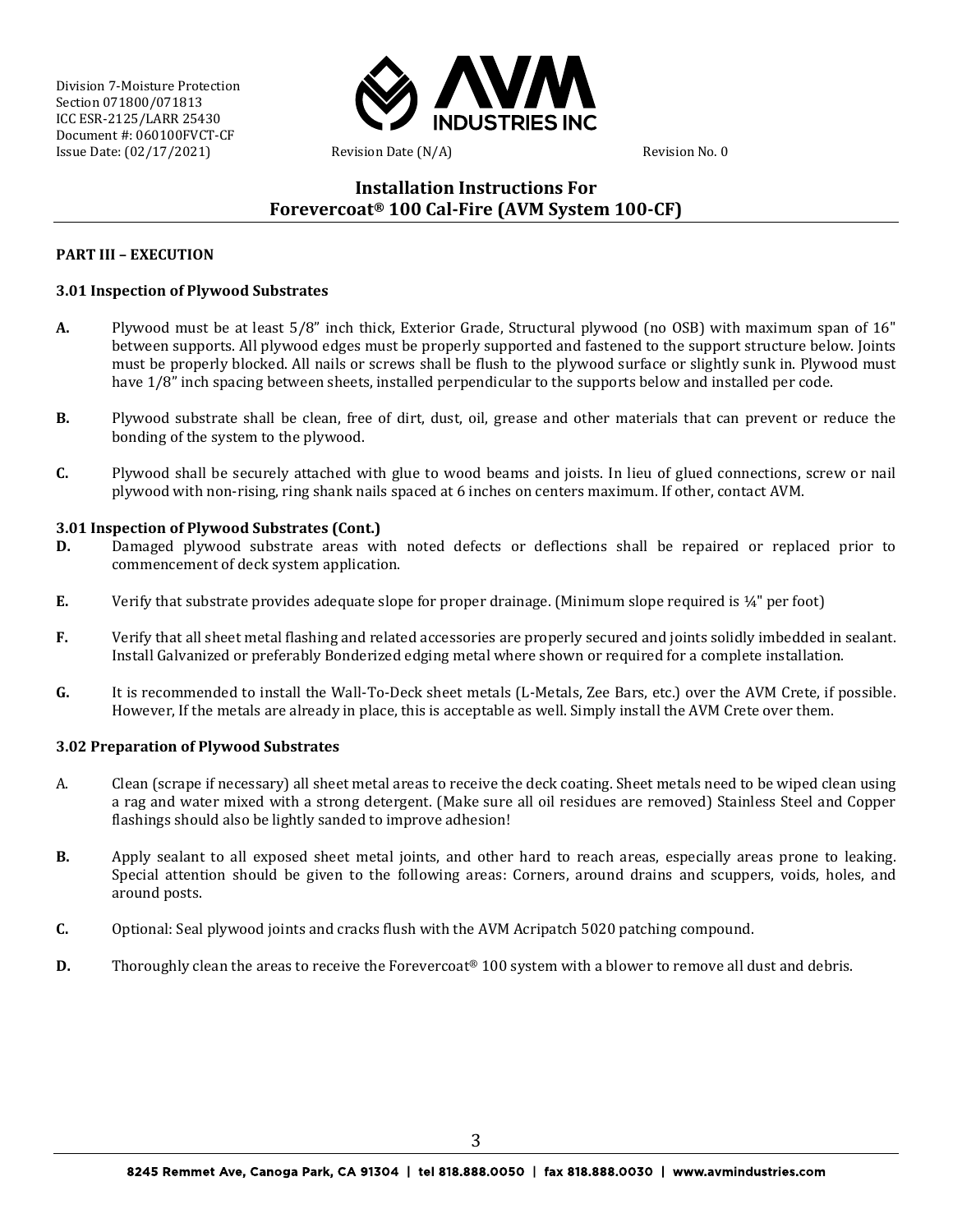

### **Installation Instructions For Forevercoat® 100 Cal-Fire (AVM System 100-CF)**

### **3.03 System Application**

*Important Note: The following material coverages may vary based on job conditions, Substrate conditions and other factors. Please read the coverage chart carefully prior to the application of the Forevercoat® 100 System.*

#### **Installing the AVM Crete 6400**

### **Installing the AVM Crete over Plywood Surfaces - Steps A, B & C are required!**

- **A. Primer:** Apply AVM Primer 100 to all plywood or sheet metal surfaces scheduled to receive the AVM Crete 6400. Apply at the rate of approximately one (1) gallon per 200-300 square feet. Allow primer to cure until dry to the touch. (approximately 15-45 minutes depending on temperature and wind conditions) If over 24 hours have passed since the initial primer application, re priming may be required.
- **B. Metal Lath:** Lay out the AVM Metal Lath 2.5# on the entire plywood area to receive the AVM Crete. Terminate the AVM metal lath 2.5# ¼ inch away from any walls or posts and far enough from the deck's edges to properly detail the edges. (See AVM's edge details for more information) Fasten the AVM Metal Lath 2.5# sheets by stapling them to the deck using 16 gauge Galvanized staples (or other non-rusting type) with 1 inch crown and 7/8" inch long legs at the rate of 16 staples per square foot.

**Seams:** Side by Side method: Lay the sheets of the Metal Lath 2.5# as close as possible to each other without overlapping them. (Maximum distance between sheets should not exceed ¼ inch). Staple the sheets together at the rate of one staple every 3 inches (three inch on center), and by shooting one leg of the staple into one sheet and the other staple leg into the other sheet, tying them together.

Overlapping Method: Overlap the sheets of the Metal Lath 2.5# ¼"- ½". Staple the sheets together at the rate of one staple every 3 inches (three inch on center), and by shooting one leg of the staple into one sheet and the other staple leg into the other sheet, tying them together.

**Drains:** The layout of the Metal Lath 2.5# depends on the type of drain. Make sure that the water will flow over the concrete and into the drain. Do not allow the water to go anywhere but into the drain.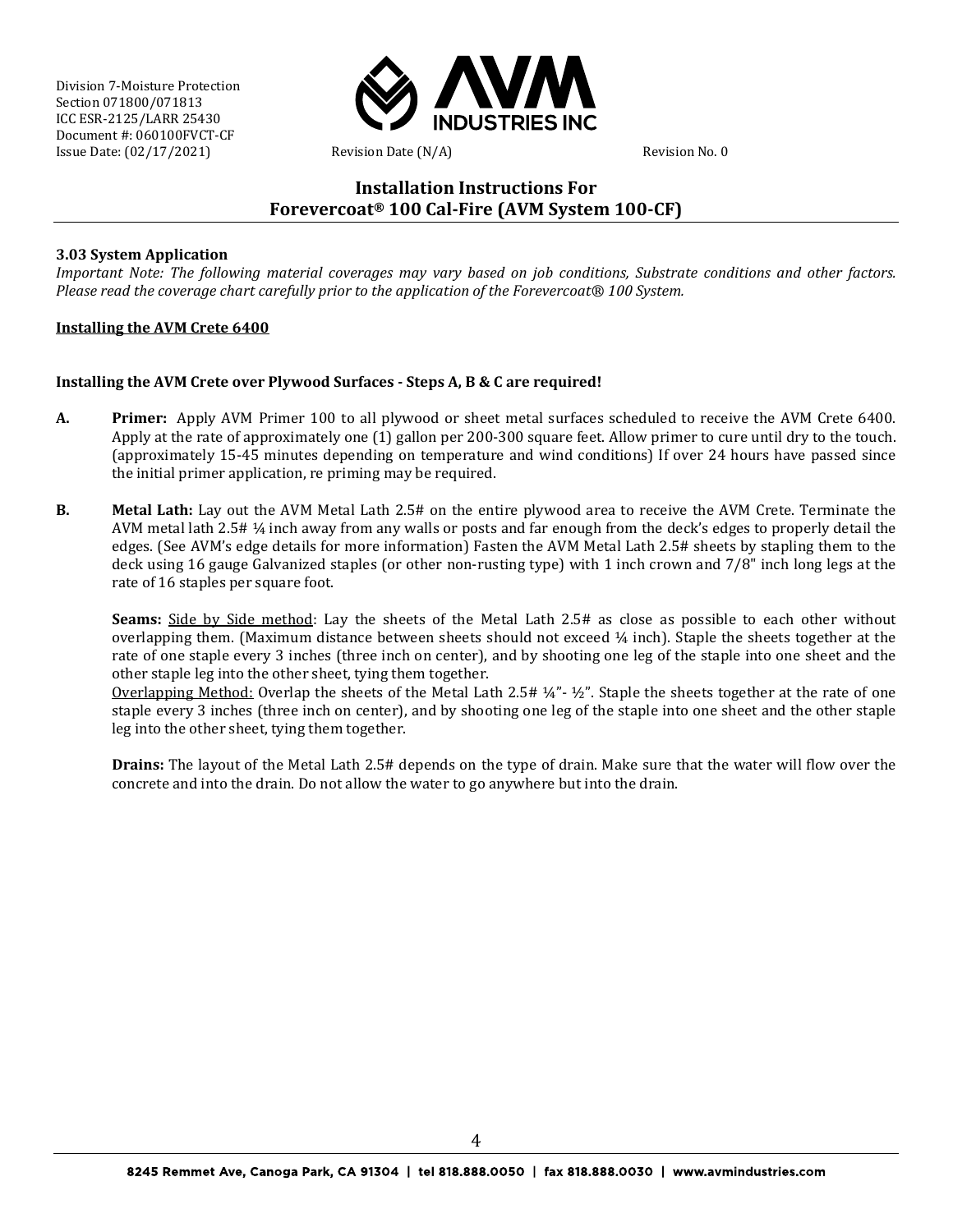

## **Installation Instructions For Forevercoat® 100 Cal-Fire (AVM System 100-CF)**

**Installing the AVM Crete 6400 over Plywood Substrates - Steps A, B & C are required! (Cont.)**

C. **AVM Crete 6400:** Use caution when applying the AVM-Crete 6400 at temperatures above 100ºF. Mix one bag of the AVM Aggregate 400-SC with approximately one gallon of water using an electric drill and paddle. **Mix Well!** Add water as needed to achieve the desired consistency. Apply the AVM Crete by using a trowel or float. The AVM Crete may be worked down to a minimum total dry thickness of ¼ inch. If more than 1.5" in thickness of the AVM Crete 6400 is required, its best to add ½ gallon (approximately 7 pounds) of dry 1/4" Pea Gravel to each mix of one bag of AVM Aggregate 400-SC.

**Over Plywood:** Spread a thin layer of Crete 6400 over the lath and work it in. Make sure all the holes in the metal lath are filled up and completely covered. Continue adding/floating more Crete 6400 as needed to achieve desired elevations, proper slope, and minimum thickness. Regardless of floating method being used, make sure all the holes in the metal lath are completely filled with the Crete 6400 material.

**Curing Time:** For AVM Crete 6400 ½ inch thick or less allow 24-48 hours curing time. For AVM Crete over ½ inch thick allow a minimum of 72 hours curing time. (The curing times are based on nice sunny days reaching 75<sup>°</sup>F and no more than 50% relative humidity. Actual curing times may vary based on weather conditions) Do not proceed to the next step if the AVM Crete is not sufficiently cured.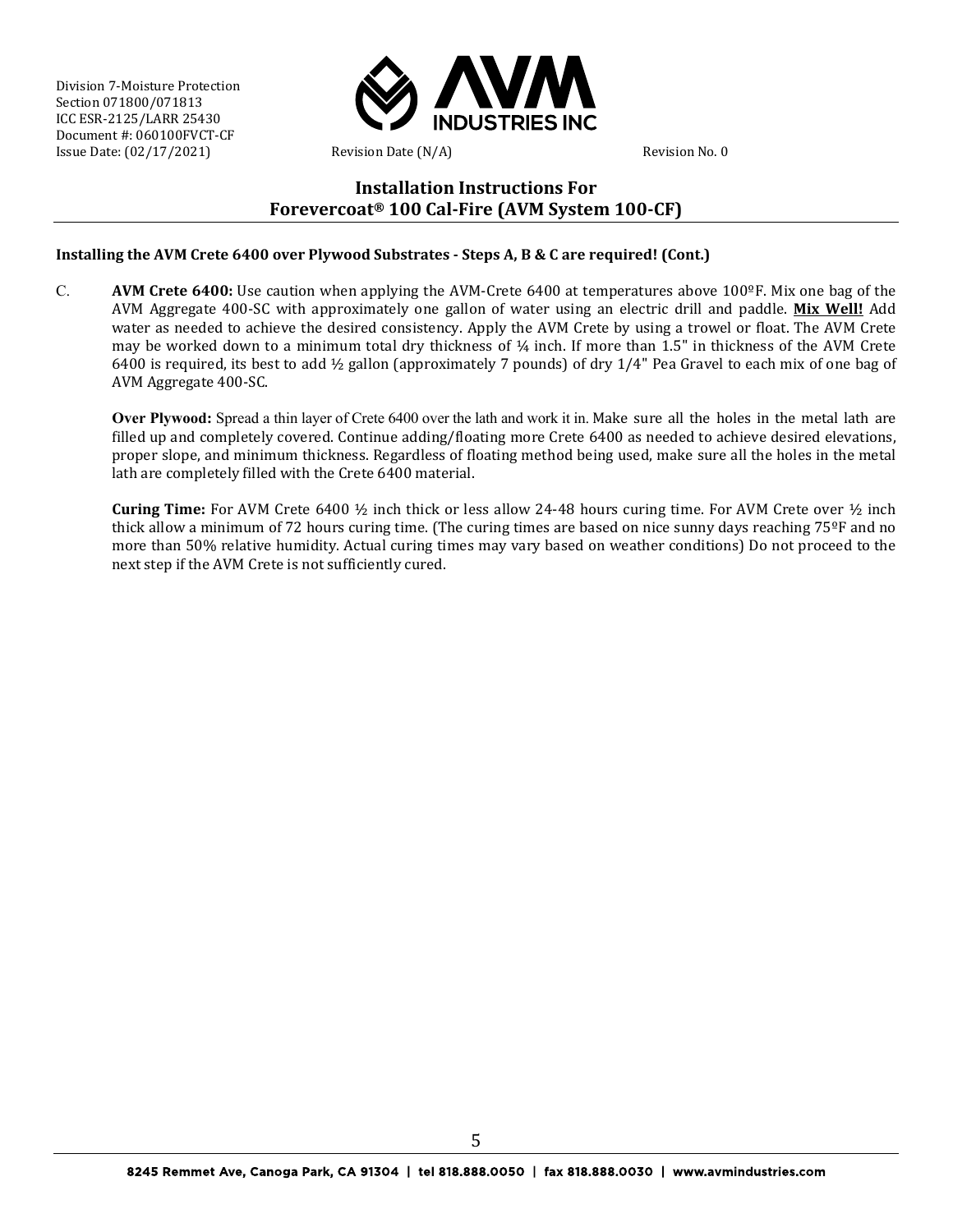

### **Installation Instructions For Forevercoat® 100 Cal-Fire (AVM System 100-CF)**

#### **Installing the Forevercoat® 100 waterproofing Layers**

- **A. Cleaning:** Lightly scrape the surfaces to receive the Forevercoat® 100 system. Fix imperfections, if any. Then thoroughly clean the AVM Crete or other surfaces using a broom or (preferably) a blower.
- B. **Patching**: Apply the AVM Acripatch 5020 using a scraper or trowel at the edges of the AVM Crete, at transitions to flashings if needed and where hairline cracks and other imperfections exist. (refer to AVM's details for more info) Allow the AVM Acripatch 5020 sufficient time to dry. (Do not exceed 1/8th" per lift, and maximum 1/4" thick)
- **C. Cleaning:** Once cured, lightly scrape the AVM Acripatch 5020 surfaces. Fix imperfections if any. Then thoroughly clean the areas to receive the AVM Forevercoat® 100, using a broom or (preferably) a blower.
- **D. Primer:** Apply AVM Primer 100 to all the surfaces scheduled to receive application. Apply at the rate of approximately one (1) gallon per 200 square feet. Allow primer to cure until dry to the touch. (approximately 15-45 minutes depending on temperature and wind conditions) Cover all primer within 24 hours of initial application or re-priming may be required.
- **E. Reinforcing Mat:** Lay out the AVM Mat 100 in shingle fashion, with the top layer at the higher level overlapping the lower level a minimum of 2 inches. Overlap mat over all sheet metals and other items as follows:

**Edge Metal:** See AVM's details for proper membrane termination.

**Stucco Stops/Screeds:** Roll up the mat until it reaches the stucco stop or a minimum 1 inch high.

**Other:** Overlap mat 2", in such a way that once the waterproofing membrane is cured, water will not be able to penetrate the structure.

**Drains:** Mat layout depends on the type of drain. Make sure that the water will flow over the mat and into the drain. Do not allow the water to go anywhere but into the drain. Refer to drain manufacture's details as well.

- **1.** Before applying the AVM Base Resin 100, cut out all bubbles and replace damaged mat as required.
- **2.** For better look, feather out mat joints and check corners and edges for gaps, twists, or other damage.
- **3.** Repair or replace the mat as required.
- **F. Base Coat Resin:** Apply the AVM Base Resin 100 over the AVM Mat 100 at the rate of 40-50 square feet per gallon. Work the AVM Base Resin 100 into the reinforcing mat using a roller and a brush. Apply sufficient pressure to the roller to thoroughly embed the AVM Base Resin 100 into the mat. Allow the base coat membrane (Membrane = Mat + Base Resin) to cure at least overnight. Prior to resuming work, verify that the base coat membrane has thoroughly cured.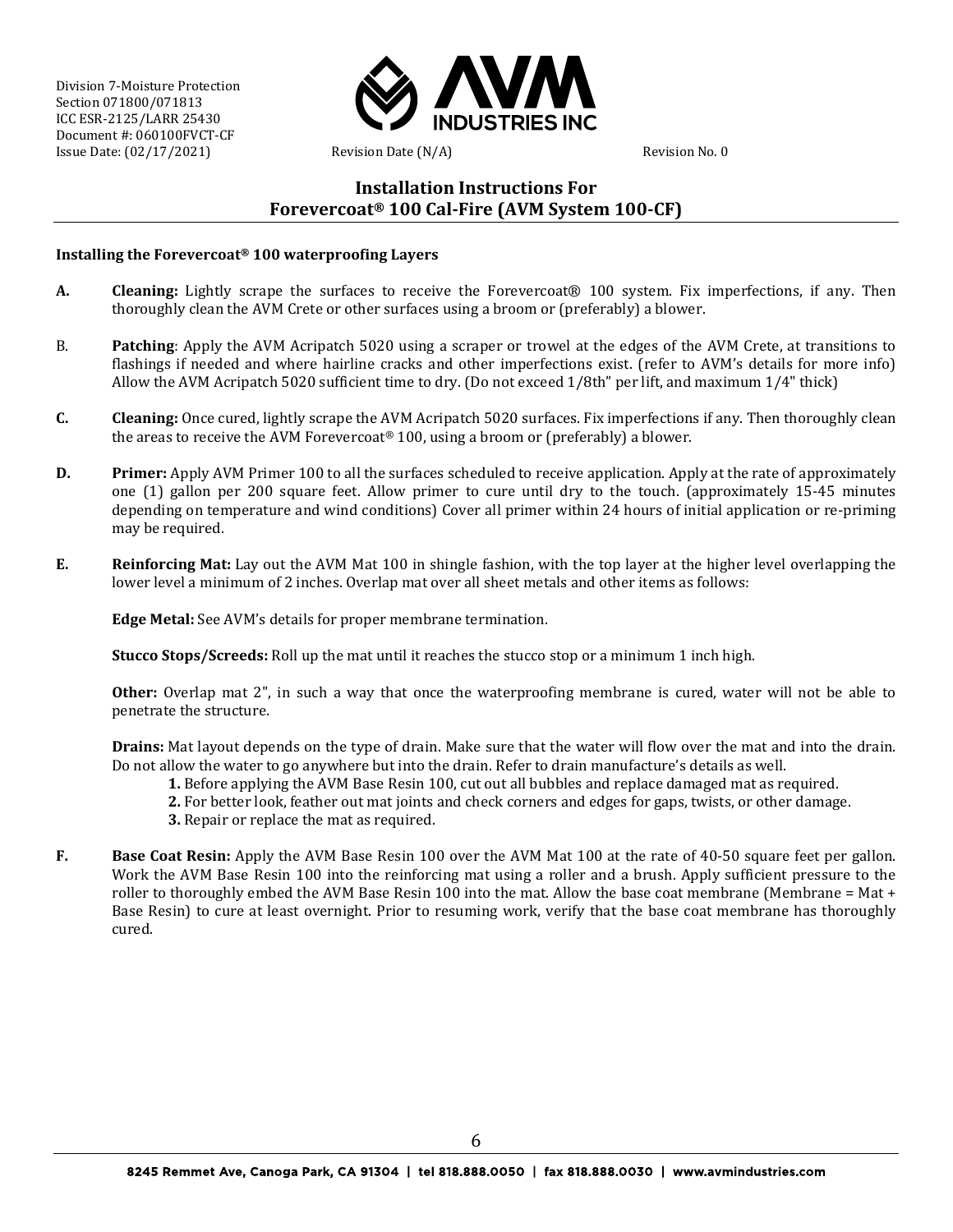

## **Installation Instructions For Forevercoat® 100 Cal-Fire (AVM System 100-CF)**

### **G. Base Coat Membrane Inspection**

**1.** After the base coat membrane has cured, carefully inspect the surface for bubbles located at the mat's joints or within the field area. In addition, thoroughly check the membrane for pinholes in the base coat membrane's surface. **2.** If bubbles are found, remove the bubbles and surrounding area by cutting them out and reinstalling the base coat

membrane per the base coat membrane installation instructions. **3.** Remove blotches, clumps and other imperfections using a scraper or a knife. If necessary, re install a small piece of the base coat membrane per the base coat membrane installation instructions.

**4.** Carefully inspect the membrane for pinholes. (The mat should be completely saturated) If not fully saturated, or pinholes are found, apply a second coat of the AVM Base Resin 100 at the rate of one (1) gallon per 100-150 square feet, or until the pinholes are sealed.

**5.** Thoroughly clean the base coat membrane by broom or (preferably) by blower. If you wish, you may apply a thin coat of the AVM Acripatch 5020 or Texture 100 at the mat's seams and in other areas where imperfections still exist. (This helps to hide the seams and to make the deck coating look more uniform once completed) To ensure proper adhesion of the texture coat to the membrane, the membrane surface must be fresh and tacky. If the surface is not fresh and tacky, or the membrane was installed more than 48 hours prior to the texture coat installation, apply a thin fresh coat of Base Resin 100 (approximately 150-200 sq.ft. per gallon).

- H. **Texture Coat:** Use caution when applying the AVM-Crete 6200 at temperatures above 100ºF. Surface Prep: Prior to application, thoroughly clean the base coat membrane by broom or (preferably) by blower. Mix one bag of the AVM Aggregate 200 with approximately 1.0-1.25 gallons of Additive 7400 using an electric drill and paddle. **Mix Well!** Add Additive 7400 as needed to achieve the desired consistency. Smooth, broom or sponge finish: Apply (spread) the AVM Crete by using a trowel, float or sponge to the desired finish. The AVM Crete 6200 may be worked down to a minimum total dry thickness of 1/8" inch. Spraying the Crete 6200 for a Textured look: Spray the AVM Crete 6200 with a hopper gun at the rate of one (1) gallon of mixed Crete 6200 per 40-60 square feet. (See coverage chart for different types of texture coverages) Adjust the spray nozzle to apply the material to match the approved sample. Allow the Crete 6200 to properly cure prior to walking on the deck's areas. After curing, remove all masking materials. Then lightly scrape the Crete 6200 surfaces with a scraper and remove all loose materials and residue (preferably by blower) prior to beginning the application of the AVM Top Coat Sealer.
- **I. Top Coat Sealer:** Thoroughly clean and lightly scrape the deck's surfaces prior to applying the AVM Top Coat Sealer. (Lightly scrape the deck's surfaces to remove any lose material). Then clean the Crete 6200 surfaces with a stiff broom, or preferably a blower. Once the surfaces are cleaned, Apply the AVM Top Coat Sealer over the Crete 6200 at the rate of 100-120 square feet per gallon. Allow the AVM Top Coat Sealer to cure for several hours. (Preferably 24 hours) If you cannot wait 24 hours, light foot traffic may be allowed when the AVM Top Coat Sealer is dry to the touch.

*Important Notes: Apply the Top Coat Sealer with clean brushes and ½" knap rollers. For better results, apply the AVM Top Coat Sealer early in the morning when the temperatures are cooler. (Especially when applying the AVM Top Coat Sealer to Non Shaded areas in hot weather) Apply the AVM Top Coat Sealer "Wet on Wet"!! Applying new (wet) AVM Top Coat Sealer over cured AVM Top Coat Sealer may create two different shades.*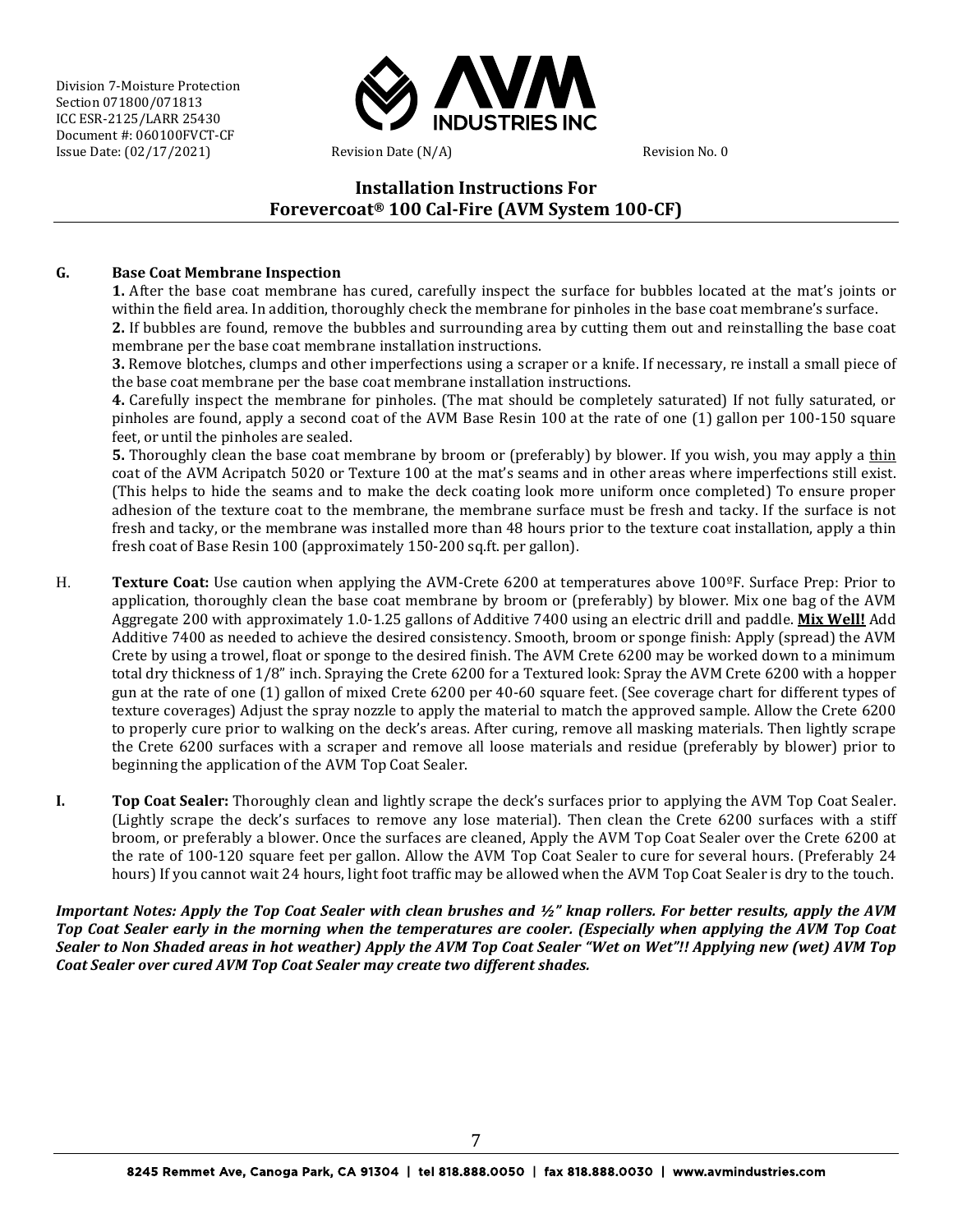

### **Installation Instructions For Forevercoat® 100 Cal-Fire (AVM System 100-CF)**

#### **3.06 Quality Control**

- **A.** Visually inspect all coated surfaces to ensure a full and proper coating application, especially at corners, drainage scuppers and hard to reach areas.
- **B.** All unsatisfactory areas shall be repaired prior to final acceptance.

#### **3.07 Protection of Installed Work**

- **A.** The completed system shall be protected from all pedestrian traffic for the first 24 hours after application.
- **B.** Protect completed system from "heavy" pedestrian and wheeled traffic for the next 72 hours.

#### **3.08 Clean Up**

- **A.** At completion of installation remove all temporary protection and barricades from the work.
- **B.** Clean entire work area or where needed. Repair all damage or remove and replace work which cannot be repaired. Touch up all marred and abraded surfaces.

#### **3.09 Limitations**

The Forevercoat® 100 system materials have been tested and approved to be installed directly over sheet metal substrates. However, AVM Industries does not recommend installing this system over substrates consisting only of sheet metals or substrates containing large sheet metal areas. If you wish to install this system over large sheet metal areas, please consult AVM Industries Technical Support department prior to proceeding with such an installation. Failure to do so could void the system's warranty!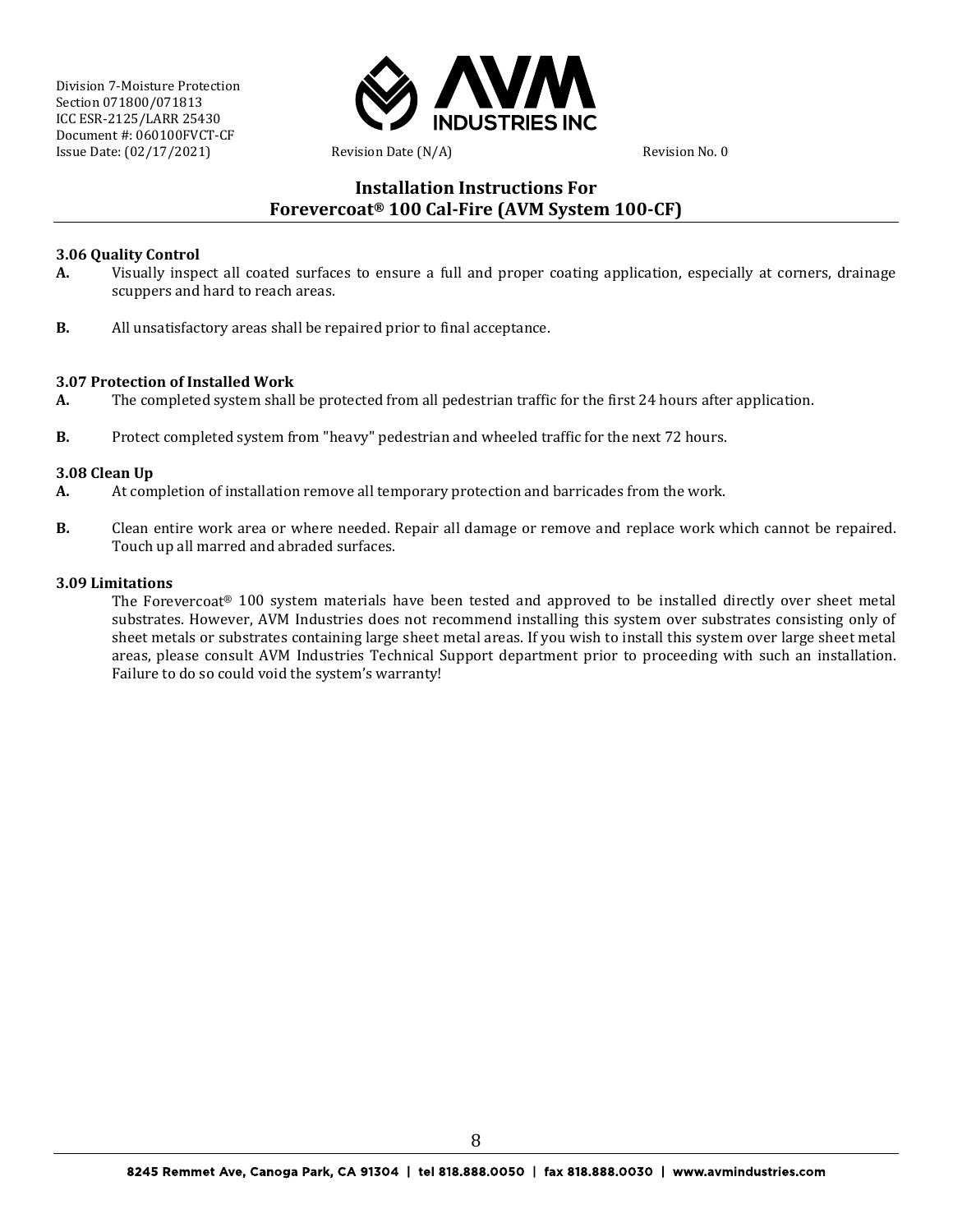

### **Installation Instructions For Forevercoat® 100 Cal-Fire (AVM System 100-CF)**

#### **PART IV - METHOD OF REPAIR**

#### **Repairing Damage to the Forevercoat® 100 Waterproofing System (Substrate is not damaged)**

**4.01 Damage Description:** Top coat is stained, peeling, cracking or is simply very old. (Crete 6200 layer is not damaged)

#### **Method of Repair:**

- **1.** Scrape off any loose top coat using a scraper or and a stiff brush.<br>**2.** Remove anything that might prohibit bonding of the new Top Co.
- **2.** Remove anything that might prohibit bonding of the new Top Coat Sealer. (High pressure washing is recommended)<br>**3.** Re-coat the damaged areas with new AVM Top Coat Sealer. See Section 3.05 item 'I' for application ins
- **3.** Re-coat the damaged areas with new AVM Top Coat Sealer. See Section 3.05 item 'I' for application instructions. Epoxy Primer 400 is recommended prior to top coat sealer installation when existing deck coating is over 2 years old.
- **4.02 Damage Description:** Texture and Top Coat are damaged or peeling, yet the membrane is not damaged.

#### **Method of Repair:**

- **1.** Scrape off any loose Crete 6200 or top coat using a scraper or and a stiff brush.<br>**2.** Remove anything that might prohibit bonding of the new materials. (High press
- **2.** Remove anything that might prohibit bonding of the new materials. (High pressure washing is recommended) **3.** Apply new Crete 6200 where needed See Section 3.05 item 'H' for application instructions
- **3.** Apply new Crete 6200 where needed. See Section 3.05 item 'H' for application instructions.
- **4.** Recoat the damaged areas with new AVM Top Coat Sealer. See Section 3.05 item 'I' for application instructions.
- **4.03 Damage Description:** The entire Forevercoat® 100 is damaged or peeling yet the substrate is not damaged.

#### **Method of Repair:**

- **1.** Scrape off any loose Forevercoat® 100 coating using a scraper. You may also use a sharp knife to cut out and then peel off any bad sections. Make sure to remove all coating that is not securely bonded to the substrate below!
- **2.** Remove/peel off anything that might prohibit bonding of the new materials. (High pressure washing is recommended)
- **3.** Apply the new Forevercoat<sup>®</sup> 100 system where needed per the installation instructions.
- **4.04 Damage Description:** The Forevercoat® 100 is damaged or peeling and the substrate is damaged as well.

#### **Method of Repair:**

**1.** You MUST contact AVM Industries or an authorized AVM Industries installer to review the damage. Since the substrate is damaged, the repairs must be done very carefully to ensure the Fire Resistance and the Structural Strength of the damaged deck areas are not compromised!

#### **\*\*\* END OF SECTION, Installation Instructions for Forevercoat® 100 \*\*\***

See Technical Data, Specifications and Coverage Chart on following pages.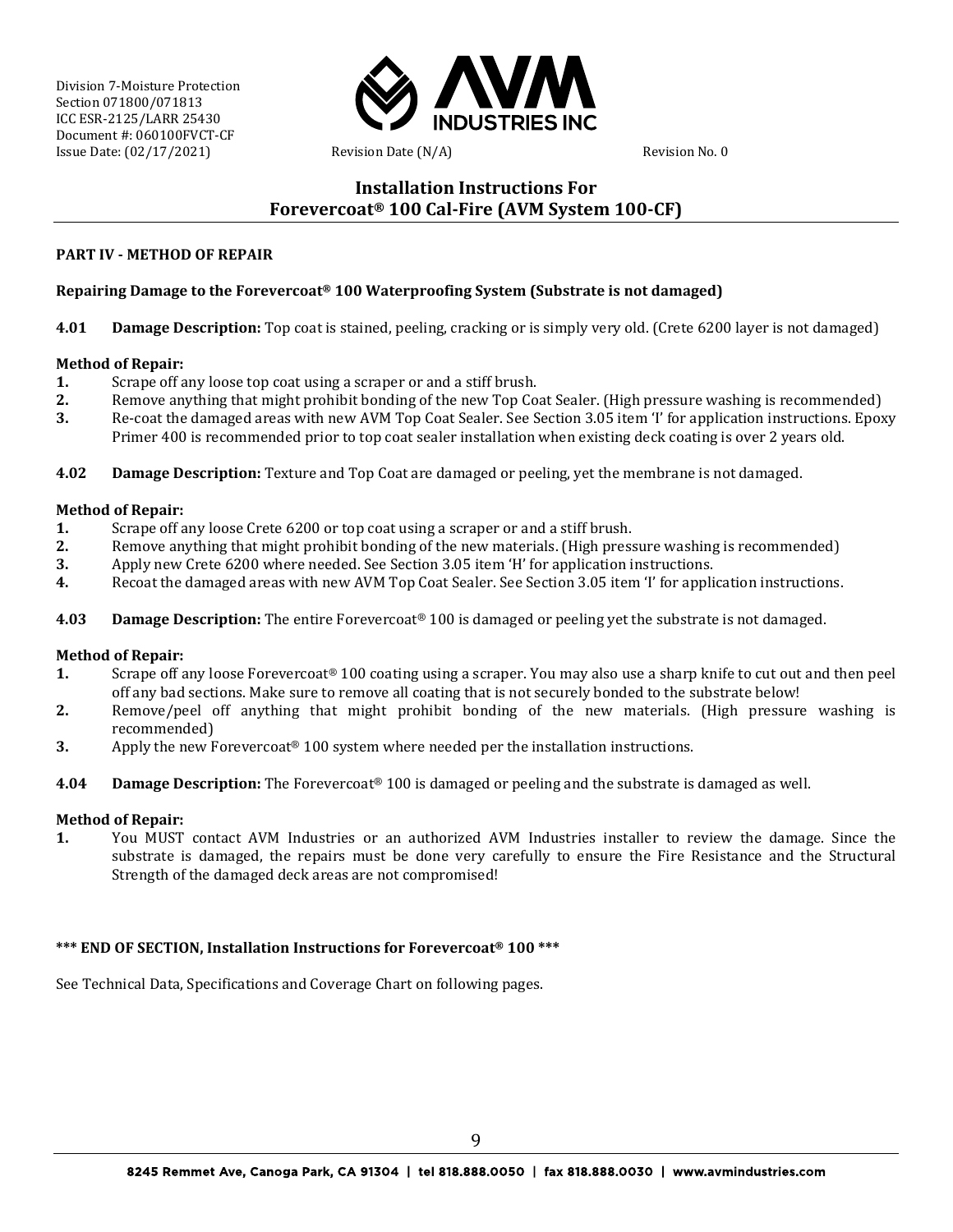

## **Installation Instructions For Forevercoat® 100 Cal-Fire (AVM System 100-CF)**

#### **PART V - COVERAGE CHARTS AND SPECIFICATIONS**

*The following coverages are based on controlled tests. Actual coverages may vary.*

| <b>Material</b><br><b>Crete 6400</b>                  | <b>One Bag Makes</b>       | One Bag Covers at 1/8"<br>Thick | One Bag Covers at 1/4"<br><b>Thick</b> | One Bag Covers at 1/2"<br>Thick     |
|-------------------------------------------------------|----------------------------|---------------------------------|----------------------------------------|-------------------------------------|
| Aggregate 400-SC                                      | 4 Gallons of Mixed Product | 40 Square Feet                  | 20 Square Feet                         | 10 Square Feet                      |
| Weight of 1 sq. ft. of Crete 6400 installed and Cured |                            | @ 1/8" thick = $\sim$ 1.25 Lbs  | @ $1/4$ " thick = $\sim$ 2.50 Lbs      | @ $\frac{1}{2}$ " thick = ~5.00 Lbs |
|                                                       |                            |                                 |                                        |                                     |

Important Note: Crete 6400 is the wet concrete mix you get after mixing the Aggregate 400-SC concrete bag with water.

| <b>Material</b><br><b>Crete 6200</b>                  | <b>One Bag Makes</b>       | One Bag Covers at 1/8"<br><b>Thick</b> | One Bag Covers at 1/4"<br><b>Thick</b> | One Bag Covers at 1/2"<br><b>Thick</b> |
|-------------------------------------------------------|----------------------------|----------------------------------------|----------------------------------------|----------------------------------------|
| Aggregate 200                                         | 4 Gallons of Mixed Product | 40 Square Feet                         | 20 Square Feet                         | 10 Square Feet                         |
| Weight of 1 sq. ft. of Crete 6200 installed and Cured |                            | @ 1/8" thick = $\sim$ 1.25 Lbs         | @ $1/4"$ thick = $\sim$ 2.50 Lbs       | @ $\frac{1}{2}$ " thick = ~5.00 Lbs    |
|                                                       |                            |                                        |                                        |                                        |

Important Note: Crete 6200 is the wet concrete mix you get after mixing the Aggregate 200 concrete bag with Additive 7400.

| Materials                                   | Over Plywood                                        | Over Concrete                                       | Over Sheet Metal                                    |
|---------------------------------------------|-----------------------------------------------------|-----------------------------------------------------|-----------------------------------------------------|
| AVM Primer 100                              | 200-300 Sq. Ft./Gal.                                | 200-300 Sq. Ft./Gal.                                | 200-300 Sq. Ft./Gal.                                |
| AVM Base Resin 100                          | 40-50 Sq. Ft./Gal.                                  | 40-50 Sq. Ft./Gal.                                  | 40-50 Sq. Ft./Gal.                                  |
| AVM Mat 100                                 | Allow 10-20% waste                                  | Allow 10-20% waste                                  | Allow 10-20% waste                                  |
| AVM Crete 6200 Sprayed Sand Finish          | 40-60 Sq. Ft./Gal.                                  | 40-60 Sq. Ft./Gal.                                  | 40-60 Sq. Ft./Gal.                                  |
| AVM Crete 6200 Sprayed Knock Down<br>Finish | 40-60 Sq. Ft./Gal. depending on the<br>desired look | 40-60 Sq. Ft./Gal. depending on<br>the desired look | 40-60 Sq. Ft./Gal. depending on<br>the desired look |
| AVM Crete 6200 Troweled Smooth              | 35 Sq. Ft./Gal.                                     | 35 Sq. Ft./Gal.                                     | 35 Sq. Ft./Gal.                                     |
| AVM Top Coat Sealer                         | 100-120 Sq. Ft./gal                                 | 100-120 Sq. Ft./gal                                 | 100-120 Sq. Ft./gal                                 |

| Technical Data - AVM System 100 <sup>®</sup>                                                                      |                                   |  |                            | Shelf Life and Storage - AVM System 100 <sup>®</sup>                                                                    |  |
|-------------------------------------------------------------------------------------------------------------------|-----------------------------------|--|----------------------------|-------------------------------------------------------------------------------------------------------------------------|--|
| Fire Rating                                                                                                       | Class A<br>1-Hour<br>Cal-Fire     |  | Shelf Life<br>Liquids      | One year in original unopened packaging.<br>Shelf life may be extended up to two years<br>with prior approval from AVM. |  |
| Weatherometer                                                                                                     | No Cracking, Softening, Crazing   |  | Shelf Life<br>Bagged Goods | Unlimited. Bagged goods may be used if not<br>hardened and/or have no chunks in them.                                   |  |
| Abrasion                                                                                                          | 4.58% (Pass)                      |  |                            |                                                                                                                         |  |
| Wind Uplift                                                                                                       | Over 135 Lbs/Sq. Ft. or ~227 MPH. |  | Shelf Life                 | Unlimited Shelf Life. Mats and metals may be                                                                            |  |
| Bond Strength (Once Cured)                                                                                        | 134 PSI                           |  | Mats and Metals            | used if in good condition.                                                                                              |  |
|                                                                                                                   |                                   |  | <b>Storage Conditions:</b> | Store dry at 50-90F. If frozen, discard                                                                                 |  |
| Minimum Dry Thickness - Complete System: 0.4". (400 Mils) (AVM Crete 6400 must be at least 0.250" thick when dry) |                                   |  |                            |                                                                                                                         |  |

10